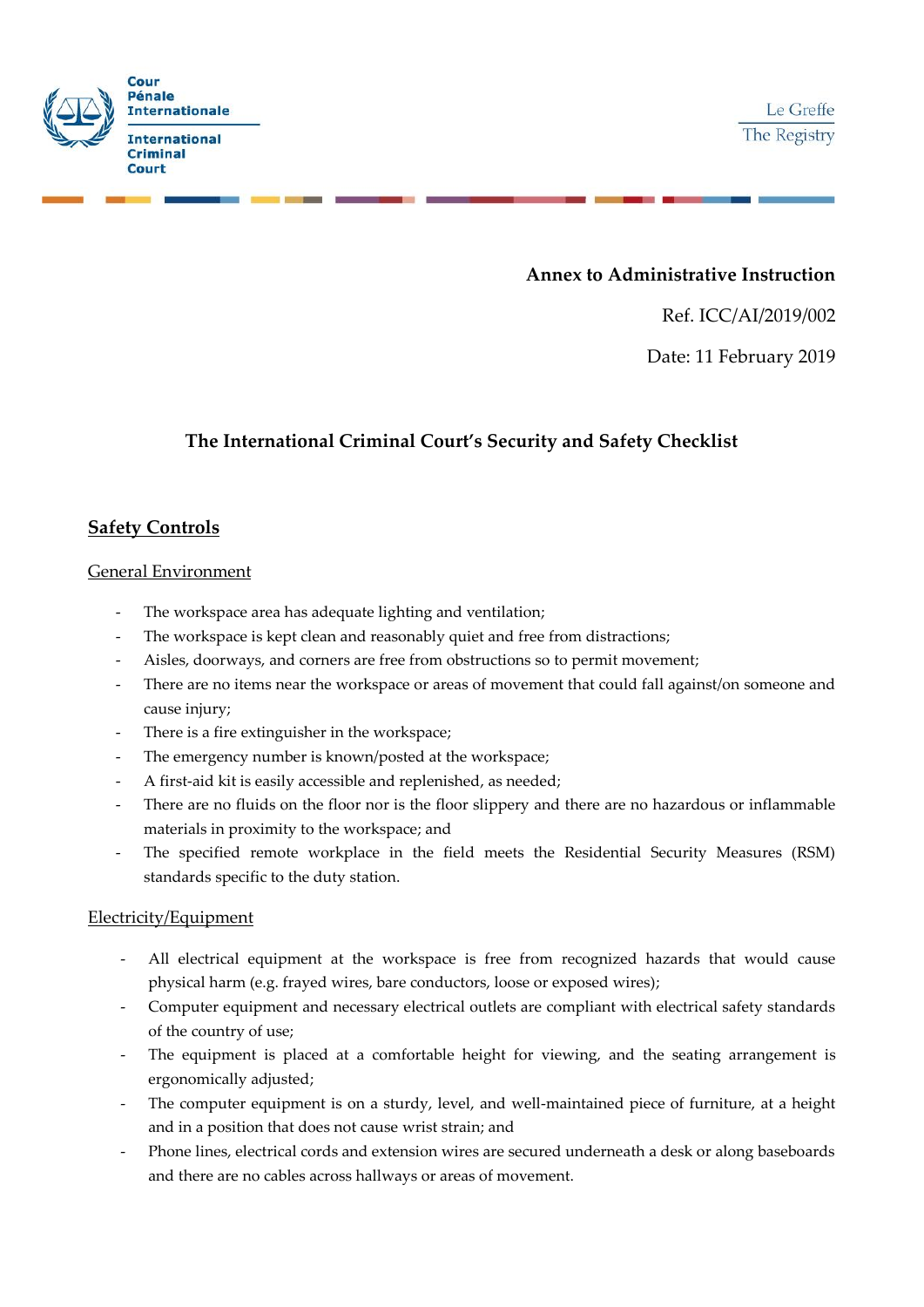### **Safety and Security**

- There is a working smoke and CO detector in the workspace;
- Any material or equipment related to the Court is secure at all times and locked when unattended; and
- A detailed inventory of all material and equipment related to the Court is maintained outside of the remote workplace so that any loss of material or equipment can be identified and reported.

### Working Environment

The working environment where access to (and processing of) any non-public Court information is to take place must meet the following minimum standards:

- It is wholly contained in an access-controlled building, where the public are not admitted (a private house with a locked front door is acceptable, a restaurant or café is unacceptable).
- It provides protection against being overseen or overheard (i.e. suitable screens/curtains/doors are used in the working environment to prevent the computer screen and any Court information from being seen by unauthorized persons).

## **Risk Management and Information Security Controls**

The following controls form the critical risk-management measures applicable for working remotely. They describe the acceptable behaviours and practices to be followed (along with unacceptable practices and behaviour), and also describe the minimum acceptable security standards to be applied to the computer and Internet connection, and the working environment at the remote working location.

While working remotely, staff members shall adhere to, and comply with, the Administrative Instruction ICC/AI/2007/001 ("*ICC Information Protection Policy*").

### Acceptable Use

Use only Citrix (or BlackBerry Good if using a smartphone) for all remote working on Court (digital) information.

- Do not work on Court files outside Citrix;
- Do not transfer files/data outside the Citrix environment (e.g. do not send files as attachments to a private email address);
- Do not copy files from Citrix to your local computer hard disk or cloud storage service;
- Do not print Court documents when working remotely. All documents must be printed in the Court's premises in the duty station; and
- Do not copy or exchange files from Court computers to use outside the Court (i.e. do not copy files to USB, do not send files to Cloud storage applications, and do not send files via email).

Communicate with Court colleagues securely, and keep all communication non-sensitive.

- Do not discuss any sensitive or operational matters when using a telephone (landline or mobile).